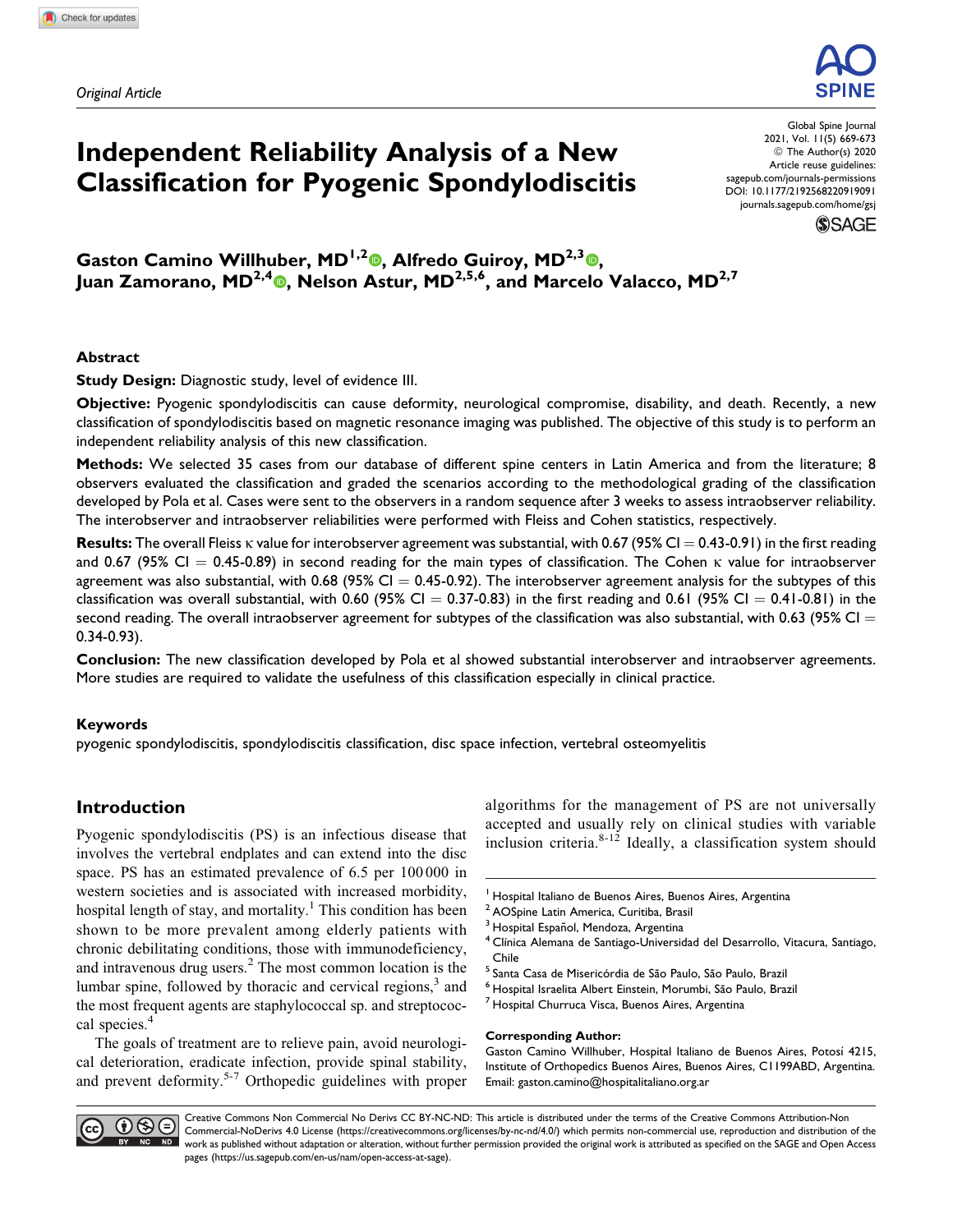|  | Table 1. Classification of Spondylodiscitis According to Pola et al. <sup>17</sup> |  |  |  |
|--|------------------------------------------------------------------------------------|--|--|--|
|  |                                                                                    |  |  |  |

| Type           | Description                                                                                                                               |  |  |  |
|----------------|-------------------------------------------------------------------------------------------------------------------------------------------|--|--|--|
|                | Type A All cases without biomechanical instability, epidural<br>abscesses, or neurological involvement                                    |  |  |  |
| ΑI             | Simple discitis without the involvement of vertebral bodies                                                                               |  |  |  |
| A <sub>2</sub> | Spondylodiscitis involving the intervertebral disc and<br>adjacent vertebral bodies                                                       |  |  |  |
| A <sub>3</sub> | Spondylodiscitis with limited involvement of paravertebral<br>soft tissues                                                                |  |  |  |
| A4             | Spondylodiscitis with unilateral (A.4.1) or bilateral (A.4.2)<br>intramuscular abscesses                                                  |  |  |  |
| Type B         | Includes cases with radiological instability of significant bone<br>destruction without epidural abscesses or neurological<br>involvement |  |  |  |
| ΒI             | Destructive spondylodiscitis without segmental instability                                                                                |  |  |  |
| <b>B2</b>      | Destructive spondylodiscitis extended to paravertebral soft<br>tissues without segmental instability                                      |  |  |  |
| B <sub>3</sub> | Destructive spondylodiscitis with biomechanical instability<br>and segmental kyphosis                                                     |  |  |  |
| Type C         | All cases with neurological compromise or epidural abscesses                                                                              |  |  |  |
| СI             | Epidural abscess without neurological symptoms neither<br>segmental instability                                                           |  |  |  |
| C <sub>2</sub> | Epidural abscess and segmental instability without<br>neurological impairment                                                             |  |  |  |
| C <sub>3</sub> | Epidural abscess and acute neurological impairment without<br>segmental instability                                                       |  |  |  |
| C <sub>4</sub> | Epidural abscess and acute neurological impairment with<br>segmental instability                                                          |  |  |  |

be easy to apply, inclusive, reproducible,  $13,14$  and if possible, helpful in guiding a treatment option with recommendations.

Previous attempts to create a proper classification system with treatment guidelines has been proposed $15,16$ ; however, to date, no classification system has been universally accepted. In 2017, Pola et al<sup>17</sup> developed a new classification of PS based on contrast-enhanced magnetic resonance imaging (MRI) findings to define a treatment algorithm. The objective of this study is to perform a reliability study of the new classification developed by Pola et  $al<sup>17</sup>$  through interobserver and intraobserver analyses to assess the concordance of this classification among readers.

## **Material and Methods**

After approval from our institutional review board (Protocol Number IRB 0 003 937), we conducted a multicenter study to assess a validation through an independent analysis of the classification. We identified 8 young spine surgeons (observers) to evaluate 35 PS contrast-enhanced MRI scenarios each one related to different spondylodiscitis cases according to the classification described by Pola et  $al^{17}$  (see Table 1). In their study, Pola et al<sup>17</sup> described the clinical-radiological classification of spondylodiscitis in 250 patients with treatment recommendations and at least a 2-year follow-up. The classification is based on MRI according to major criteria, such as the presence of instability, epidural abscess, and neurological compromise, and minor criteria, such as paravertebral soft tissue of intramuscular abscess. The authors also proposed a

#### **Table 2.** Treatment Algorithms According to the Classification.

| Classes           | <b>Treatments of Choice</b>                                                                                 |  |  |
|-------------------|-------------------------------------------------------------------------------------------------------------|--|--|
| Type A            |                                                                                                             |  |  |
| ΑI                | Rigid orthosis immobilization                                                                               |  |  |
| $A2-A4$           | Rigid orthosis immobilization or percutaneous stabilization                                                 |  |  |
| Type B            |                                                                                                             |  |  |
| BI-B <sub>2</sub> | Rigid orthosis immobilization or percutaneous stabilization                                                 |  |  |
| R3                | Percutaneous or open stabilization                                                                          |  |  |
| Type C            |                                                                                                             |  |  |
| CΙ                | Rigid orthosis immobilization or percutaneous stabilization<br>with closer clinical-radiological monitoring |  |  |
| C <sub>2</sub>    | Open debridement and stabilization                                                                          |  |  |
| C <sub>3</sub>    | Open debridement and decompression                                                                          |  |  |
| C4                | Open debridement, decompression, and stabilization                                                          |  |  |

**Table 3.** Distribution of Pyogenic Spondylodiscitis Cases According to the Main Types.

| Type                                  | Number | Percentage |
|---------------------------------------|--------|------------|
|                                       | 12     | 34         |
|                                       | Н      | 32         |
|                                       | 12     | 34         |
| Type A<br>Type B<br>Type C<br>Overall | 35     | 100        |

treatment algorithm based on the main types and subtypes (Table 2).

The clinical scenarios were gathered from a database of 6 centers in Latin America by the authors of the study. The invited observers were spine fellows from diverse centers in Latin America who did not belong to the designer team and were not familiarized with the included cases. The designer team (authors) received 97 cases of spondylodiscitis; each case was received by an email containing a case presentation with MRI and clinical information (presence of neurological compromise based on physical examination). All cases were classified individually by the authors according to the classification developed by Pola et al.<sup>17</sup> This classification consists of 3 main types (A, B, and C) based on the presence of primary criteria on MRI: bone destruction of segmental instability, epidural abscess, and neurological impairment. Secondary criteria help define subtypes of the classification and are as follows: soft-tissue involvement and paravertebral muscular abscesses. Cases reaching a concordance of 100% among the authors were subselected, and 35 cases were then finally selected to be included in the analysis. The classification was sent by email to the observers; each observer was previously trained to apply the classification; and questions were explained before the final assessment. All 35 clinical cases (12 type A, 11 type B, and 12 type C cases; Table 3) were sent at once to the observers by email, and they had access to the classification scheme while grading (Table 1). All cases were sent back to the designer team with each respective classification type. After 3 weeks, all participating appraisers received the same 35 cases again, but in a different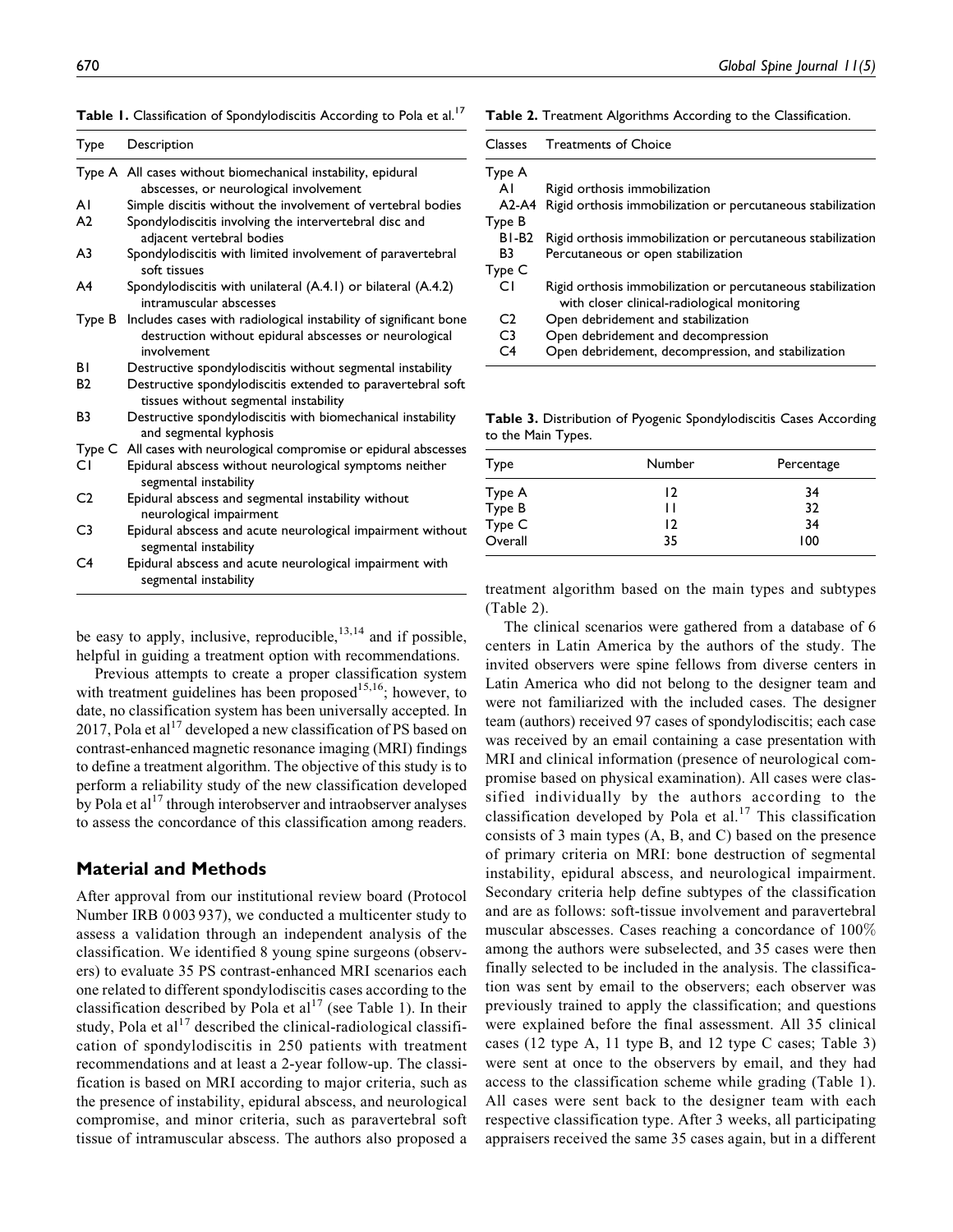

**Figure 1.** Cases of spondylodiscitis: (A, B) Type A spondylodiscitis. (C, D) Type B spondylodiscitis. (E, F) Type C Spondylodiscitis.

random order, to classify and send results back to the authors for intraobserver reliability analysis.

All data was collected and analyzed for reliability. Interobserver and intraobserver agreements were assessed in 2 different ways: for the main type of classification (types A, B and C) and for each subtype regarding complication (A1, A2, B2, etc).

#### *Treatment Management*

Our 35 cases were treated similarly according to the algorithm by Pola et al<sup>17</sup> (Table 2). Of the 12 type A cases, 10 received conservative treatment with orthosis and 2 cases required stabilization for persistent back pain. Four type B cases were treated conservatively, and 7 required stabilization; 8 type C cases required open debridement and decompression, and 4 cases required stabilization after decompression.

### *Statistical Analysis*

*Evaluation of Interobserver Agreement.* In a first step, we evaluated the interobserver agreement through the calculation of the unweighted  $\kappa$  coefficient for the main type classification. The classification for main categories (types) for spondylodiscitis (Figure 1; types A, B, and C) was prepared as an ordinal variable represented by numerical values from 1 to 3 (type A: 1; type B: 2; and type C: 3); the authors assigned 1 point to perfect agreement between each pair of readers when both readers assigned the same type, and perfect disagreement was represented as a value of 0 when different types were assigned by 2 readers.

In a second step, we evaluated the interobserver agreement through the calculation of the weighted  $\kappa$  coefficient for subtypes of classification for each pair of judges (readers). Regarding the classification categories (subtypes) for spondylodiscitis, an ordinal variable represented by numerical values from 1 to 11 was prepared (subtype A1: 1; subtype A2: 2; subtype A3: 3; subtype A4: 4; subtype B1: 5; subtype B2: 6; subtype B3: 7; subtype C1: 8; subtype C2: 9; subtype C3: 10; subtype C4: 11).

The authors assigned 1 point to the perfect agreement between each pair of readers, defined as the situation in which both readers assigned exactly the same subtype of spondylodiscitis classification to the clinical scenario in question. When both readers had a disagreement of more than 1 category, it was represented by a value of 0. When the disagreement was of only 1 category of difference (eg, the same case was evaluated as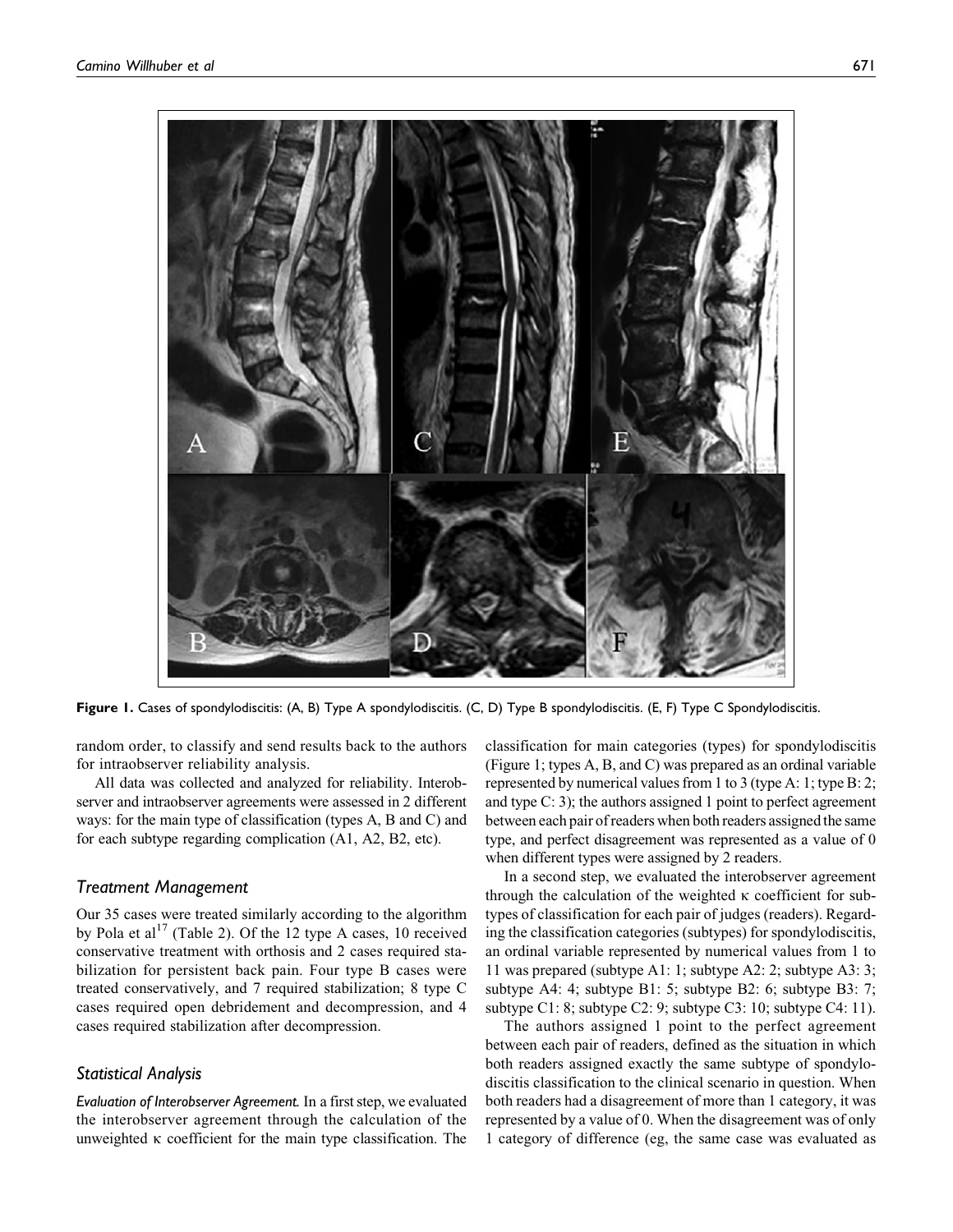Overall 0.67 (0.43-0.91) 0.67 (0.45-0.89)

**Table 4.** Interobserver Agreement of Main Types of Spondylodiscitis.

corresponding to grade 2 of the classification by a judge and to grade 1 by the other reader), the authors agreed on an intermediate penalty represented by 0.5 or 0.75 points according to the case. A minimal penalty was applied to the close disagreements of low clinical relevance, representing their degree of agreement with a value of 0.75; those of greater clinical relevance were given an intermediate penalty, representing their agreement with a value of 0.5.

*Evaluation of the Degree of Intraobserver Agreement.* To assess the degree of intraobserver agreement (test-retest), a weighted k coefficient was calculated according to the same weighting matrix as for the degree of agreement among the different observers. We determined sample size to provide adequate variability to assess discrimination among the main types of spondylodiscitis and acceptably precise reliability estimates. Based on a simulation process, when the sample consisted of 35 participants, each being assessed by 8 raters on a 3-category classification system, there would be a greater than 95% chance to reject the null hypothesis that the Fleiss  $j$  is less than 0.7; if true, then the Fleiss  $j$  is 0.9. Chance-adjusted Fleiss and Cohen statistics with 95% CIs were used to determine interobserver and intraobserver reliabilities, respectively.<sup>18,19</sup>

The level of agreement  $(\kappa)$  was determined as proposed by Landis and Koch<sup>20</sup> with  $\kappa$  values of 0.00 to 0.20 considered slight agreement, 0.21 to 0.40 considered fair agreement, 0.41 to 0.60 considered moderate agreement, 0.61 to 0.80 considered substantial agreement, and 0.81 to 1.00 considered almost perfect agreement.

# **Results**

## *Reliability for the Main Types of Spondylodiscitis*

The overall interobserver agreement was  $0.67$  (95% CI = 0.43-0.91) for the first reading and 0.67 (95% CI = 0.45-0.89) for second readings. Agreement analysis based on each type is described in Table 4. Intraobserver agreement was 0.68 (95%  $CI = 0.45 - 0.92$ .

## *Reliability Analysis of the Subtypes of Spondylodiscitis*

Assessment of reliability among observers for different subtypes of spondylodiscitis showed an interobserver agreement of 0.60 (95\% CI = 0.37-0.83) in the first reading and 0.61 (95\%)  $CI = 0.41 - 0.81$  in the second readings. A substantial intraobserver agreement of 0.63 (95% CI = 0.34-0.93) was found.

# **Discussion**

Our study showed substantial interobserver ( $\kappa = 0.67$ ) and intraobserver ( $\kappa = 0.68$ ) agreements of the classification of Pola et al,<sup>17</sup> with moderate ( $\kappa = 0.53$  and 0.49) agreement when classifying type B. The main reason that can explain why agreement was lower in type B could be that this classification considers spinal instability (defined as more than 25% in segmental kyphosis at the level compromised) as the primary criterion to differentiate between A and B types. This is a limitation of the classification and may lead to a potential misconception when classifying, especially because spinal instability is not always observed on MRI because this imaging exam is performed in the supine position. Instability criteria are better assessed through a standing radiograph instead of MRI; however, there are cases where instability secondary to bone destruction is evident even on MRI. Furthermore, many patients are unable to maintain a standing position for an X-ray, and we agree with the authors that MRI is the best modality to classify spondylodiscitis.

Another limitation of this classification is that it relies on an extensive number of subtypes, especially considering that different subtypes such as A2, A3, and A4 require the same treatment according to the author's recommendation, with a similar concept in B1 and B2 subtypes. Probably a more simplified classification could be easier to understand and still useful regarding the treatment recommendations.<sup>17</sup> A classification system should be reproducible and useful for widespread acceptance in clinical practice and research; Pola et  $a<sup>17</sup>$  conducted no agreement analysis in their study, and to our knowledge, this is the first independent analysis for this classification.

Our study has strengths, such as the number of observers, which makes the results more reliable. In addition, the observers were from different institutions in Latin America and were all actively involved in spine surgery, not limiting the analysis to a single center. Another strength is that this reliability study was conducted by spine surgeons from a region other than Pola et al, $^{17}$  which decreases conflicts of interests.

It is important to state the limitations of our study. First, the designer team selected cases from a database and decided which cases were more likely to be analyzed and compared; this could represent a selection bias. On the other hand, 100% concordance among the authors was required to include the case in the analysis, making the selection process more reliable. Another limitation is the level of training of the observers, which included young spine surgeons instead of experienced attending surgeons. This could affect interobserver analyses. Ideally, experienced, trained spine surgeons could yield more reliable results. However, reliability studies usually include fellowship-trained physicians who usually show an active participation and availability for these studies, and many interobserver analyses showed no difference between residents and attending surgeons in terms of agreement.<sup>13, 21, 22</sup> Another limitation of this study is the lack of interobserver agreement between each subtype of the classification, probably a result of the number of cases required to make this specific measurement; instead, we evaluated the overall